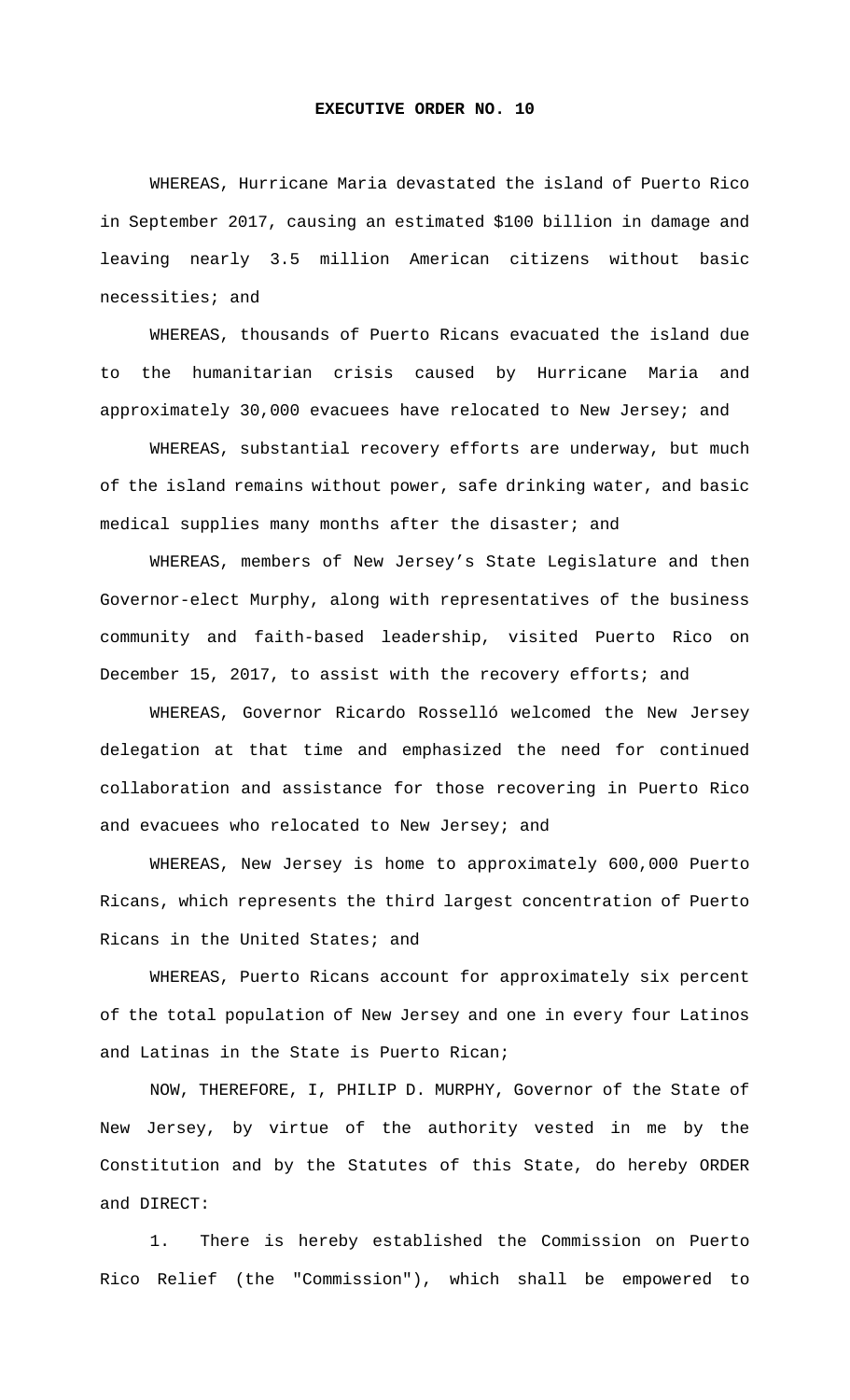examine, determine, and advise the Governor and his staff on New Jersey's efforts to assist Puerto Ricans on the island and in New Jersey. The mission of this Commission shall be to assist in coordinating New Jersey's response efforts to the humanitarian crisis caused by Hurricane Maria.

2. The Commission shall be comprised of no greater than sixteen (16) individuals to be selected by and to serve at the pleasure of the Governor. These members shall be appointed based on their experience and expertise in matters concerning Puerto Rico affairs. Furthermore, two additional members shall be appointed by the Governor upon the recommendation of the Governor of Puerto Rico.

3. The Chairperson and Vice Chairperson of the Commission shall be selected by the Governor from among the membership of the Commission. Vacancies on the Commission shall be filled in the same manner as the original appointment.

4. The Commission shall meet at such times and in such locations as necessary to discharge its responsibilities under this Order; provided, however, that the Commission shall meet at least once in the northern, southern, and central regions of the State.

5. The Commission is authorized to call upon any department, office, division or agency of this State to supply it with data and any other information, personnel or other assistance available to such agency as the Commission determines to be necessary to discharge its duties under this Order. Each department, office, division or agency of this State is hereby required, to the extent not inconsistent with law and consistent with budget constraints, to cooperate fully with the Commission and to furnish the Commission with such assistance on as timely a basis as is necessary to accomplish the purposes of this Order.

2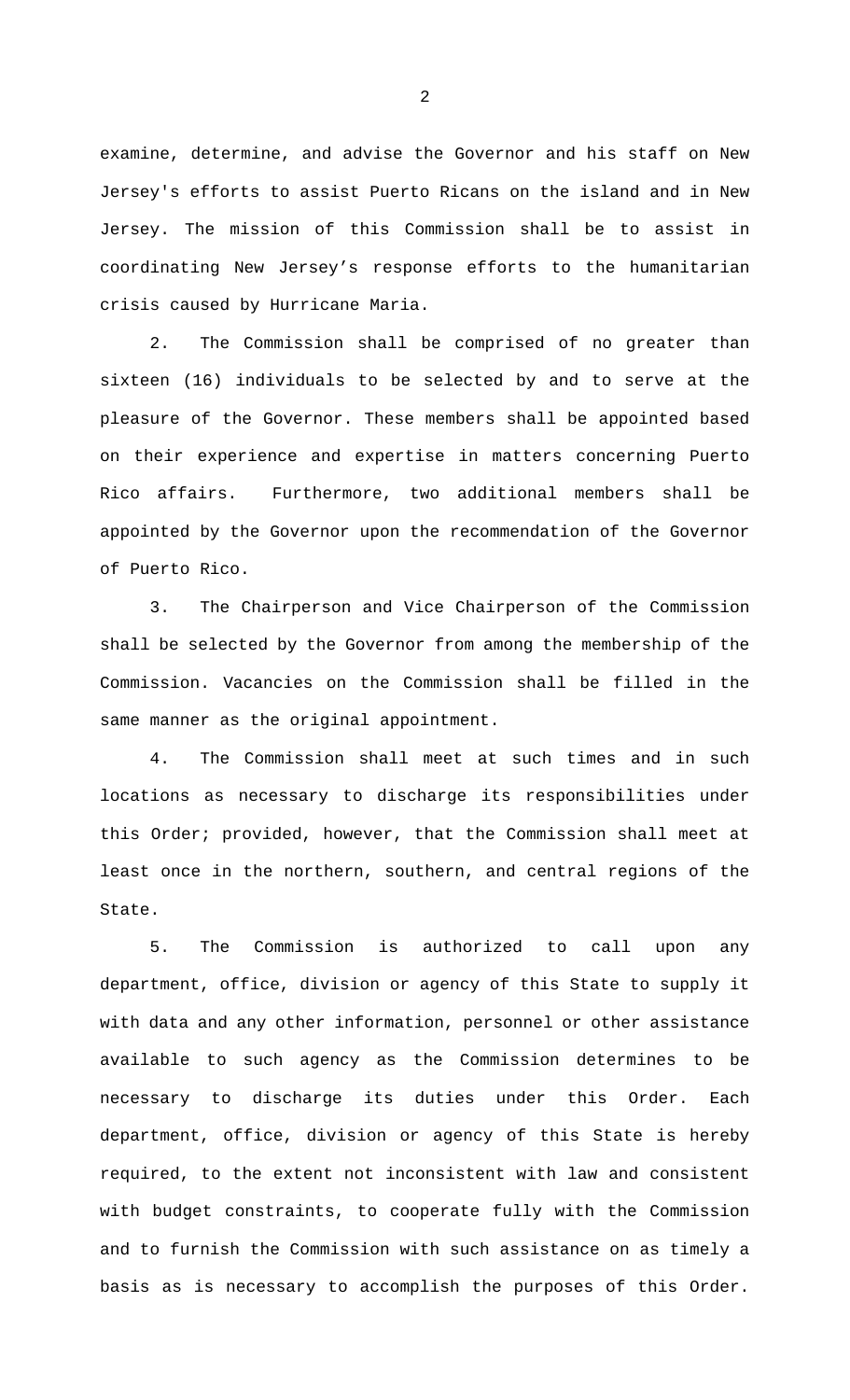The Commission may consult with experts or other knowledgeable individuals in the public or private sector on any aspect of its mission.

6. The Commission shall meet with and solicit input from relevant New Jersey state agencies, including but not limited to the Department of Human Services, the Department of Education, the Department of Children & Family Services, the Department of Health, and the Department of Labor, to ascertain the services being provided and the number of individuals impacted by such services. Moreover, the Commission shall collaborate with federal agencies, including but not limited to the Federal Emergency Management Agency ("FEMA"), the U.S. Department of Housing & Urban Development, and the U.S. Department of Health and Human Services, as well as collaborating with nongovernmental and nonprofit agencies as appropriate.

7. In consultation with the aforementioned entities, the Commission shall:

a. Identify points of necessary cooperation between federal and State agencies that will allow for expedited services in the United States; and

b. Examine the moratorium on mortgage and reverse mortgage foreclosures in Puerto Rico that is set to expire on March 19, 2018; and

c. Determine capabilities of New Jersey utility companies to assist with power generation on the island; and

d. Examine existing and future availability of New Jersey colleges and universities to host and provide resources to students and faculty who have evacuated from or remain unable to complete coursework in Puerto Rico; and

e. Identify volunteer tourism opportunities pursuant to which New Jerseyans are encouraged to visit Puerto Rico and

3